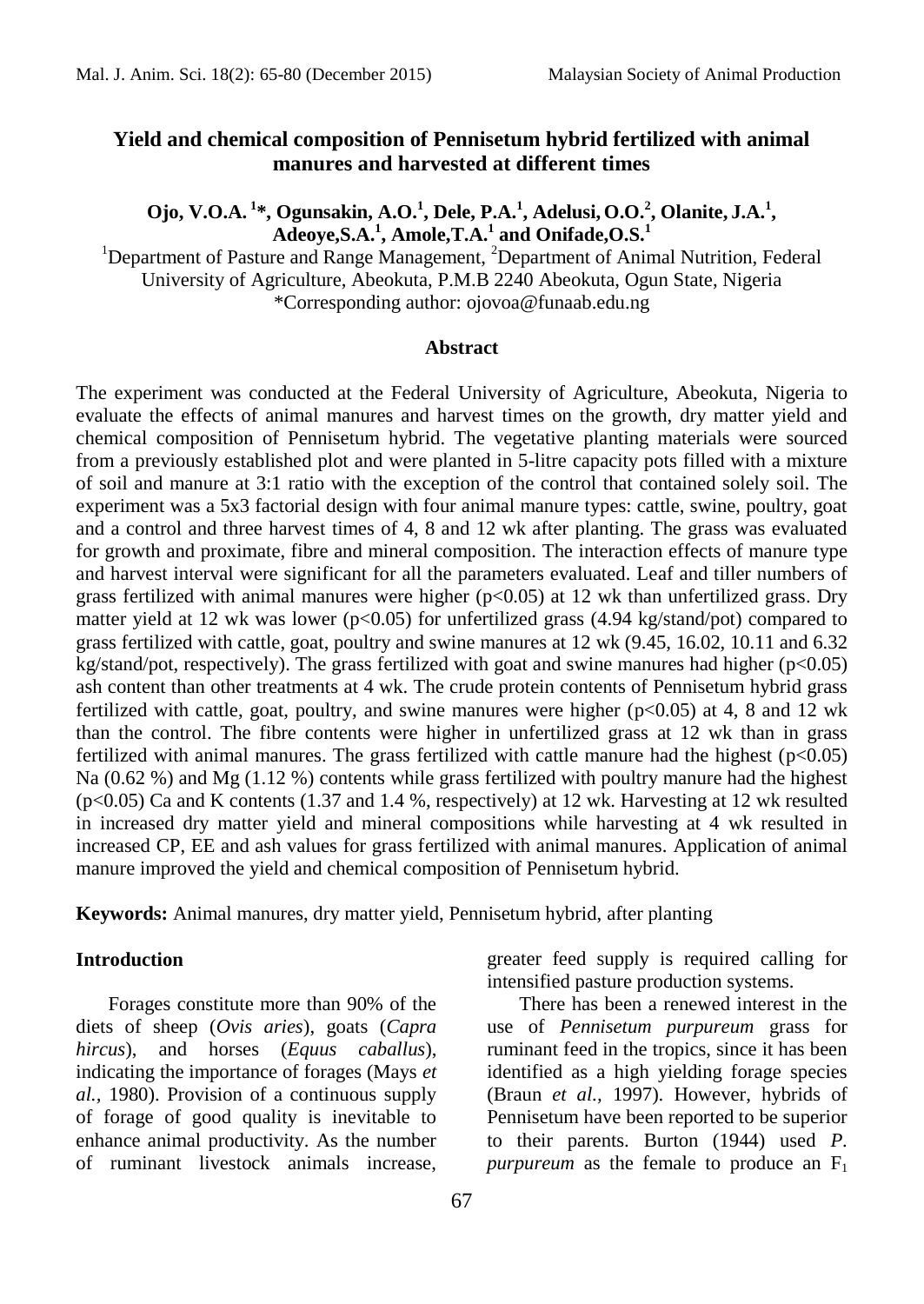hybrid with *Pennisetum glaucum*, a late maturing millet which was superior to the parents. This hybrid was found to combine the high yielding characteristics and perennial habit of elephant grass with the rapid early growth and the superior nutritive<br>value of millet. Forage resource value of millet. Forage resource improvement with emphasis on management practices that promote yield and nutritive value is, therefore, one of the important measures that has to be taken to reverse the prevailing scenario of poor animal productivity. Harvesting of forage species at the right stage of growth with proper grazing management is among the strategies towards improving the nutritive values of natural pasturelands (Valdes *et al.,* 1998).

Animal manures, however, can be an effective source of nutrients for forages, and their application to pastures could add substantial amounts of nutrients, that can be recycled through herbage production. Animal manures have been used in agricultural production systems especially crop for centuries (Simpson, 1991). Perennial pastures are desirable recipients of animal manures because of the ease and low

application cost (Edwards *et al.*, 1996). Usage of animal manures for agricultural purposes is also useful in controlling environmental pollution. Farm yard manure application needs to be geared towards meeting requirements for optimal production of a given pasture (Cihacek, 1993). The objective of this study was to evaluate the effects of animal manures and harvesting times on the growth, dry matter yield and chemical composition of Pennisetum hybrid.

## **Materials and Methods**

The experiment was conducted at the Teaching and Research Farm of the College of Animal Science and Livestock Production, Federal University of Agriculture, Abeokuta, Ogun State, Nigeria between March and September, 2009. The site is situated in the derived savanna zone of the Southwestern Nigeria on latitude  $7^0$  13' 49.46''N and longitude  $3^0$  26' 11.98"E (Google Earth, 2009). It has a bimodal rainfall pattern with a mean annual rainfall of 1037 mm and monthly mean temperature ranging between 22.5  $\rm{^0C}$  and 33.7  $\rm{^0C}$  (Figure 1).

Figure 1: Temperature  $({}^{\circ}C)$  and rainfall (mm) for the experimental period (January to September, 2009)



Source: Ogun-Osun River Basin Development Authority, Abeokuta, Nigeria.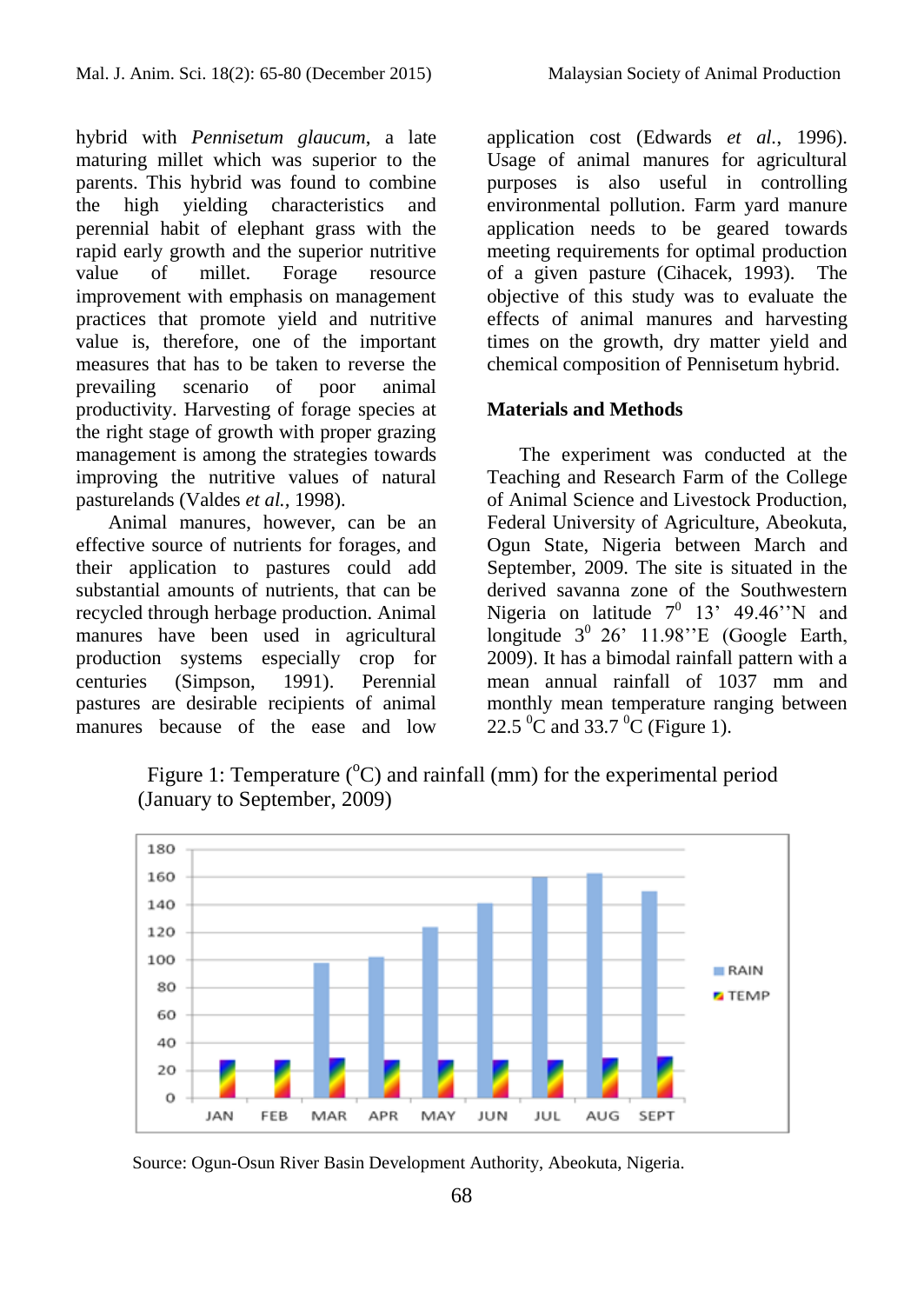The treatments consisted of four animal manure types: cattle, swine, poultry, goat and a control of 11-mo fallowed soil and three harvesting times: 4, 8 and 12 wk after planting making 15 treatment combinations with four replicates. The stem cuttings with four nodes each were sourced from the demonstration plot of the Department of Pasture and Range Management, College of Animal Science and Livestock Production, Federal University of Agriculture, Abeokuta, Ogun State, Nigeria and were planted in 5 litre capacity pots. These pots were previously filled with a mixture of soil and various animal manure types at 3:1 ratio that were allowed to mineralize for 4 wk with the

exception of the control that solely contained soil. Soil and animal manure samples were previously bulked per replicate, mixed thoroughly and sub-samples taken for analysis to determine the pre-planting nutrient status of the soil and nutrient compositions of the manures (Table 1). The plants were rain-fed throughout the period of the experiment. Agronomic data such as plant height, leaf length, leaf width and tiller number were taken at every harvesting interval. The plants were harvested at 10 cm above the soil level at 4, 8 and 12 wk and were weighed fresh. Sub samples were taken, weighed and oven-dried at  $6\overline{5}$  °C to constant weight for chemical analyses.

Table 1: Physico- chemical characteristics of the composite soil samples and the nutrient composition of animal manures

| Parameter          |        | Control |         |       |        |
|--------------------|--------|---------|---------|-------|--------|
|                    | Cattle | Goat    | Poultry | Swine | (soil) |
| pH                 | 6.5    | 6.9     | 7.4     | 6.0   | 7.1    |
| Organic carbon (%) | 5.7    | 7.2     | 2.6     | 5.7   | 12.2   |
| Organic matter (%) | 9.7    | 12.3    | 4.4     | 9.9   | 1.7    |
| Total Nitrogen (%) | 2.2    | 1.9     | 3.3     | 2.3   | 0.1    |
| Calcium $(\%)$     | 2.7    | 2.5     | 7.4     | 1.6   | 0.7    |
| Magnesium $(\%)$   | 1.5    | 1.4     | 1.7     | 1.2   | 0.6    |
| Sodium $(\%)$      | 0.3    | 0.5     | 0.3     | 0.5   | 0.4    |
| Potassium (%)      | 0.4    | 0.4     | 0.5     | 0.1   | 0.4    |
| Phosphorus $(\%)$  | 1.2    | 0.8     | 2.6     | 1.5   | 0.3    |
| $Ca:P$ ratio       | 2.3    | 3.1     | 2.8     | 1.0   | 2.0    |

The following chemical analyses were carried out on 1-mm sized ground samples: Proximate composition: crude protein, ether extract and ash were determined according to AOAC (2000). Organic matter was determined by subtracting ash contents from 100. Carbohydrate was determined with the formula OM content –  $(CP + EE)$  according to Arieli *et al*. (1999). Digestible Dry Matter (DDM) was determined with the formula 88.9 - (0.779 x % ADF) and Relative Feed

69

Value was determined with the formula  $[(88.9 - (0.78 \times %$  ADF)) x  $(120/ %$  NDF)]/ 1.29 (Agric-Facts, 2006).

Fibre fraction analyses: Neutral Detergent Fibre (NDF), Acid Detergent Fibre (ADF), Acid Detergent Lignin (ADL) were performed following the method of Van Soest *et al*. (1991), cellulose was taken as the difference between ADF and ADL while hemicellulose was calculated as the difference between NDF and ADF. The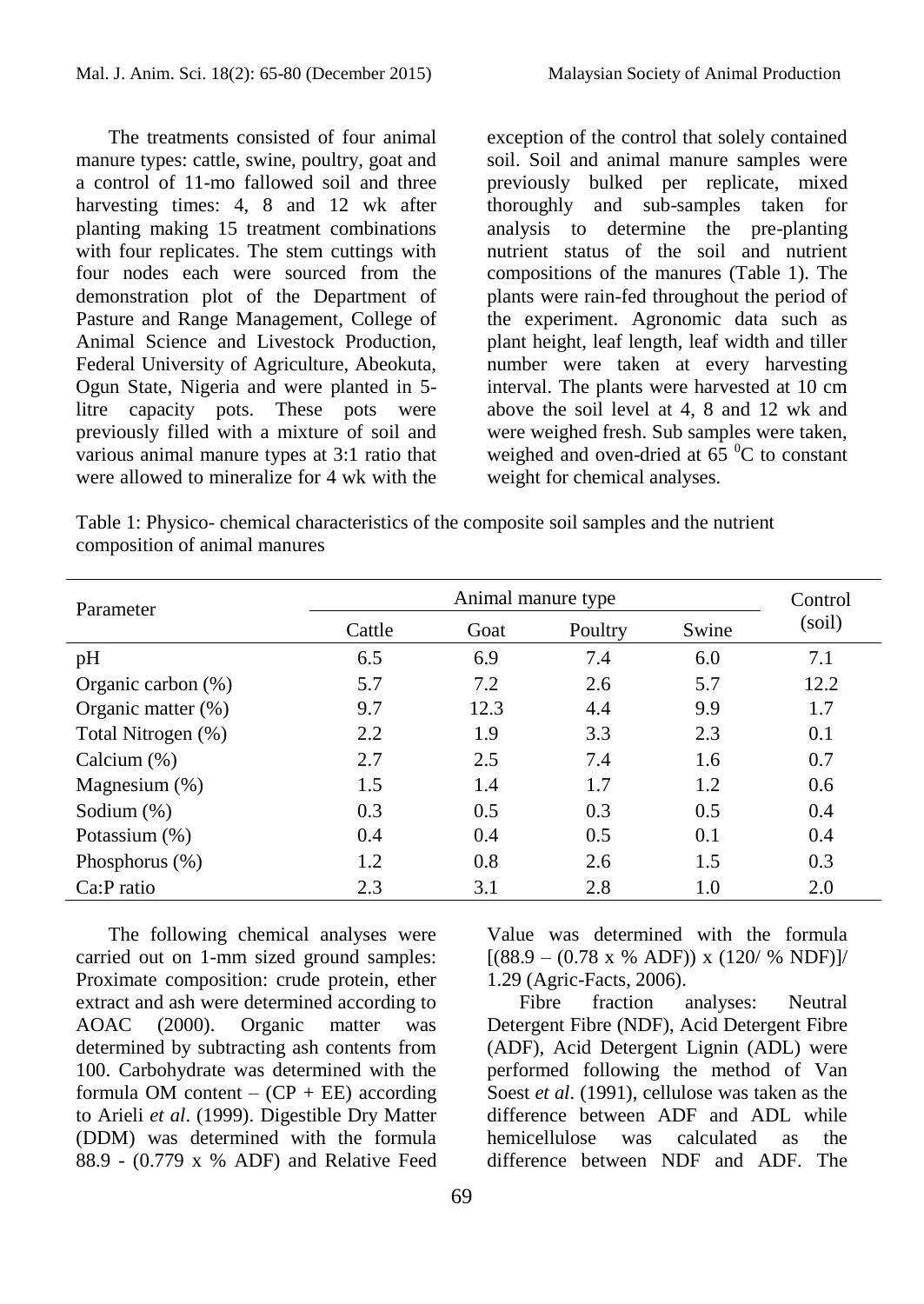concentration of potassium (K) was estimated with a flame photometer after wet digestion in nitric acid and per chloric acid. Concentration of calcium, phosphorus, magnesium and zinc were determined with atomic absorption spectrophotometry (Fritz and Schenk, 1979). Data were subject to twoway analysis of variance using SAS (1999). Level of significance was taken at 5% probability. Significant means were separated using Duncan's Multiple Range Test (Duncan, 1955).

## **Results and Discussion**

At 4 wk, swine manure fertilized grass produced the longest  $(p<0.05)$  leaves, plant height and dry matter yield were highest (p<0.05) for those fertilized with poultry manure, while the tiller number was highest (p<0.05) for the ones fertilized with goat manure (Table 2). Grass that was fertilized with goat manure produced the highest (p<0.05) leaf number, leaf length and plant height while the ones fertilized with poultry manure had the largest  $(p<0.05)$  DM yield at 8 wk after planting, At 12 wk of harvesting, grass fertilized with goat manure yielded the

highest (p<0.05) leaf number and length, tiller number and DM yield while the tallest (p<0.05) were those fertilized with cattle manure. The plant height ranged from 43.00 cm for unfertilized grass (control) at 4 wk to 108 cm for grass fertilized with cattle manure at 12 wk. These values were lower than the range reported by Bilal *et al.* (2000) for *Pennisetum purpureum* when nitrogen fertilizer and farmyard manure were applied. This difference however, could be a result of the inorganic fertilizer applied as nitrogen source in that study while animal manures were used in the current study. Moreover, significant increase was reported for growth attributes when animal manure was applied (Hassan, 2002; Adam, 2004; Olanite *et al.,* 2014). The greater height of grass fertilized with animal manures at 12 wk has significant impact on the nutritive quality of the grasses. It contributes to the dilution of the nutrient contents of the forages and most of the nutrients taken up by the plants from the soil are mobilized for formation of structural (cellulose, hemicelluloses and lignin) and reproductive components (inflorescence and seeds) (Abbass, 2003).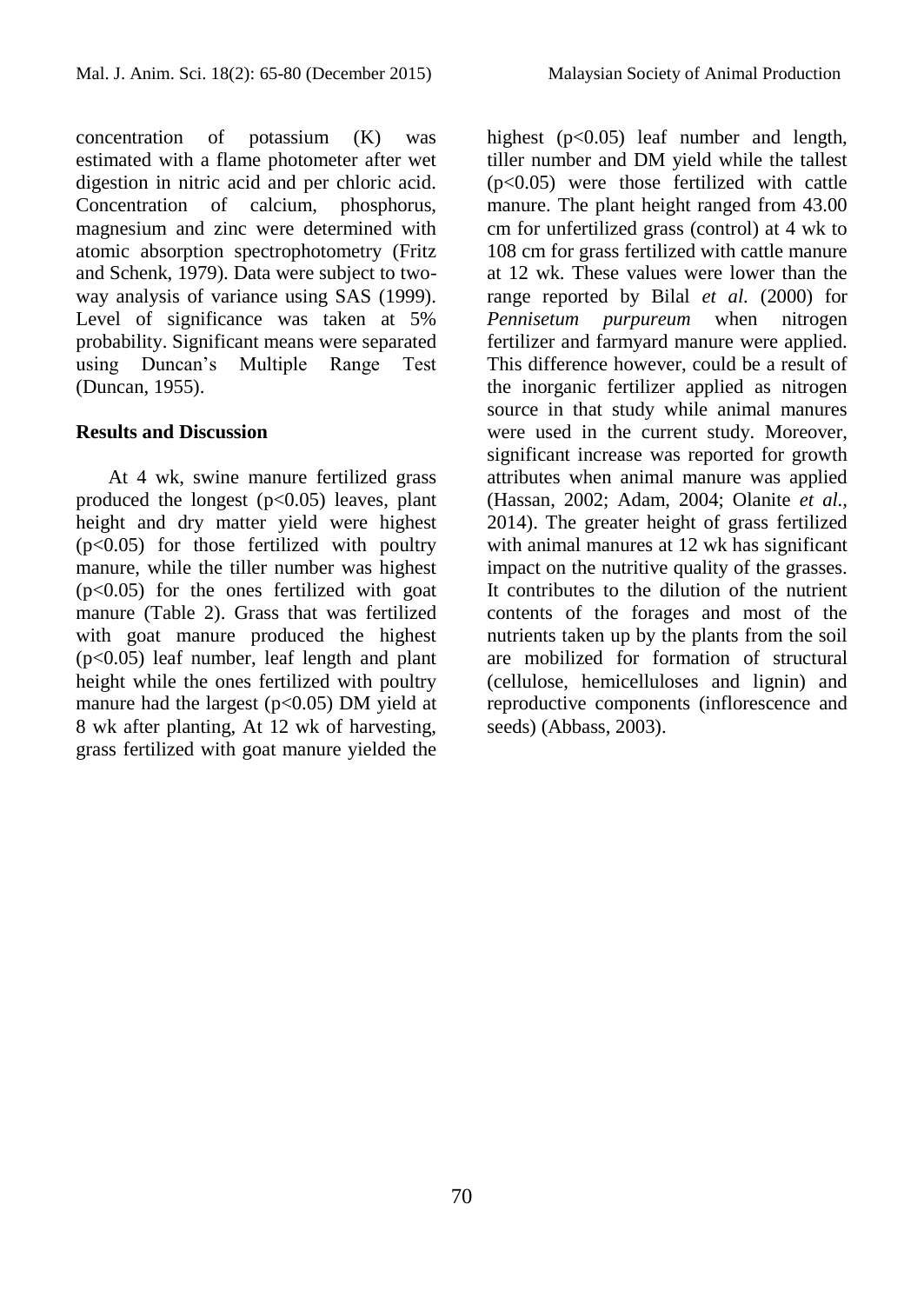| Harvesting time   | Manure  | Leaf               | Leaf               | Leaf        | Plant                | Tiller            | Dry matter           |
|-------------------|---------|--------------------|--------------------|-------------|----------------------|-------------------|----------------------|
|                   | type    | number             | length             | width       | height               | number            | yield                |
|                   |         |                    | (cm)               | (cm)        | (cm)                 |                   | (kg <sub>pot</sub> ) |
|                   | Cattle  | 24.00              | $27.87^{\circ}$    | 1.83        | $69.67^{b}$          | 4.00 <sup>c</sup> | 1.58                 |
|                   | Goat    | 21.00              | 49.50 <sup>b</sup> | 2.91        | $59.13^{\circ}$      | 5.70 <sup>a</sup> | 1.90                 |
| 4 wk              | Poultry | 20.00              | 48.00 <sup>b</sup> | 2.43        | 81.00 <sup>a</sup>   | 4.00 <sup>c</sup> | 2.07                 |
|                   | Swine   | 24.00              | $54.00^a$          | 2.57        | $80.33^{\rm a}$      | 4.70 <sup>b</sup> | 1.81                 |
|                   | Control | 19.00              | $27.67^{\circ}$    | 2.43        | 43.00 <sup>d</sup>   | 2.30 <sup>d</sup> | 1.87                 |
| <b>SEM</b>        |         | 0.58               | 2.62               | 0.35        | 3.29                 | 0.25              | 0.34                 |
| P-value           |         | $**$               | ***                | <b>NS</b>   | ***                  | ***               | <b>NS</b>            |
|                   | Cattle  | $30.00^{\circ}$    | $56.00^\circ$      | 2.80        | $89.67^{b}$          | 4.70 <sup>b</sup> | $2.69^{ab}$          |
|                   | Goat    | 44.00 <sup>a</sup> | $68.00^a$          | 3.00        | $98.00^a$            | 6.70 <sup>a</sup> | $3.89^{ab}$          |
| $8$ wk            | Poultry | $32.00^{bc}$       | 62.00 <sup>b</sup> | 3.13        | $87.33^{bc}$         | 4.70 <sup>b</sup> | $4.82^{a}$           |
|                   | Swine   | 34.00 <sup>b</sup> | $56.33^{\circ}$    | 3.30        | $86.67$ <sup>c</sup> | 4.00 <sup>c</sup> | $1.95^{b}$           |
|                   | Control | 21.00 <sup>d</sup> | $49.33^{d}$        | 2.80        | 80.00 <sup>d</sup>   | 2.70 <sup>d</sup> | 1.97 <sup>b</sup>    |
| <b>SEM</b>        |         | 1.73               | 1.48               | 0.35        | 1.37                 | 0.30              | 0.43                 |
| P-value           |         | $**$               | $**$               | <b>NS</b>   | $**$                 | $**$              | <b>NS</b>            |
|                   | Cattle  | 64.00 <sup>b</sup> | $64.33^{\circ}$    | 4.20        | $108.00^a$           | 6.70 <sup>c</sup> | $9.45^{b}$           |
|                   | Goat    | $70.00^a$          | $79.00^a$          | 4.17        | $101.00^{\circ}$     | $8.73^{a}$        | 16.02 <sup>a</sup>   |
| 12 wk             | Poultry | $69.00^a$          | 67.00 <sup>b</sup> | 4.10        | $100.67^{\circ}$     | 7.70 <sup>b</sup> | $10.11^{b}$          |
|                   | Swine   | 41.00 <sup>d</sup> | $81.33^{a}$        | 4.03        | 105.00 <sup>b</sup>  | 6.30 <sup>d</sup> | $6.32^{\circ}$       |
|                   | Control | 49.00 <sup>c</sup> | $62.33^{\circ}$    | 3.43        | $100.00^{\circ}$     | 4.70 <sup>e</sup> | 4.94 <sup>c</sup>    |
| <b>SEM</b>        |         | 2.67               | 1.82               | 0.35        | 0.79                 | 0.29              | 0.95                 |
| P-value           |         | **                 | **                 | <b>NS</b>   | **                   | $**$              | $\ast\ast$           |
| Harvesting time x |         | $**$               | $***$              | $_{\rm NS}$ | $***$                | $***$             | $**$                 |
| manure type       |         |                    |                    |             |                      |                   |                      |

Table 2: Effects of manure types on the growth parameters and dry matter yield of Pennisetum hybrid at different harvesting times

<sup>abce</sup> Means in the same column with different superscripts are significant ( $p<0.05$ )

 $SEM = Standard Error of Mean; **p<0.01, NS p>0.05$ 

The leaf number, leaf length and leaf width were higher ( $p<0.05$ ) for grass that was fertilized with animal manures than unfertilized grass. The leaf number ranged from 19 for unfertilized grass at 4 wk to 70 for grasses fertilized with goat manure at 12 wk, leaf length ranged from 27.67 cm for unfertilized grass at 4 wk to 81.33 cm for grass fertilized with swine manure at 12 wk while leaf width ranged from 1.83 cm for grass fertilized with cattle manure at 4 wk to 4.20 cm for grass fertilized with cattle manure at 12 wk. Research have shown that higher leaf proportion is a desirable attribute in forage species because the leaves have higher nutritive quality thereby, making them more digestible and improve animal dry matter intake (Adam, 2004). Higher leaf number will also give the plant the opportunity to trap enough sunlight for photosynthesis to take place.

The grass that were fertilized with animal manures produced higher  $(p<0.05)$  number of tillers compared to the unfertilized grass. Tiller numbers at 12 wk for grass fertilized with various manure types recorded the highest tiller numbers which were higher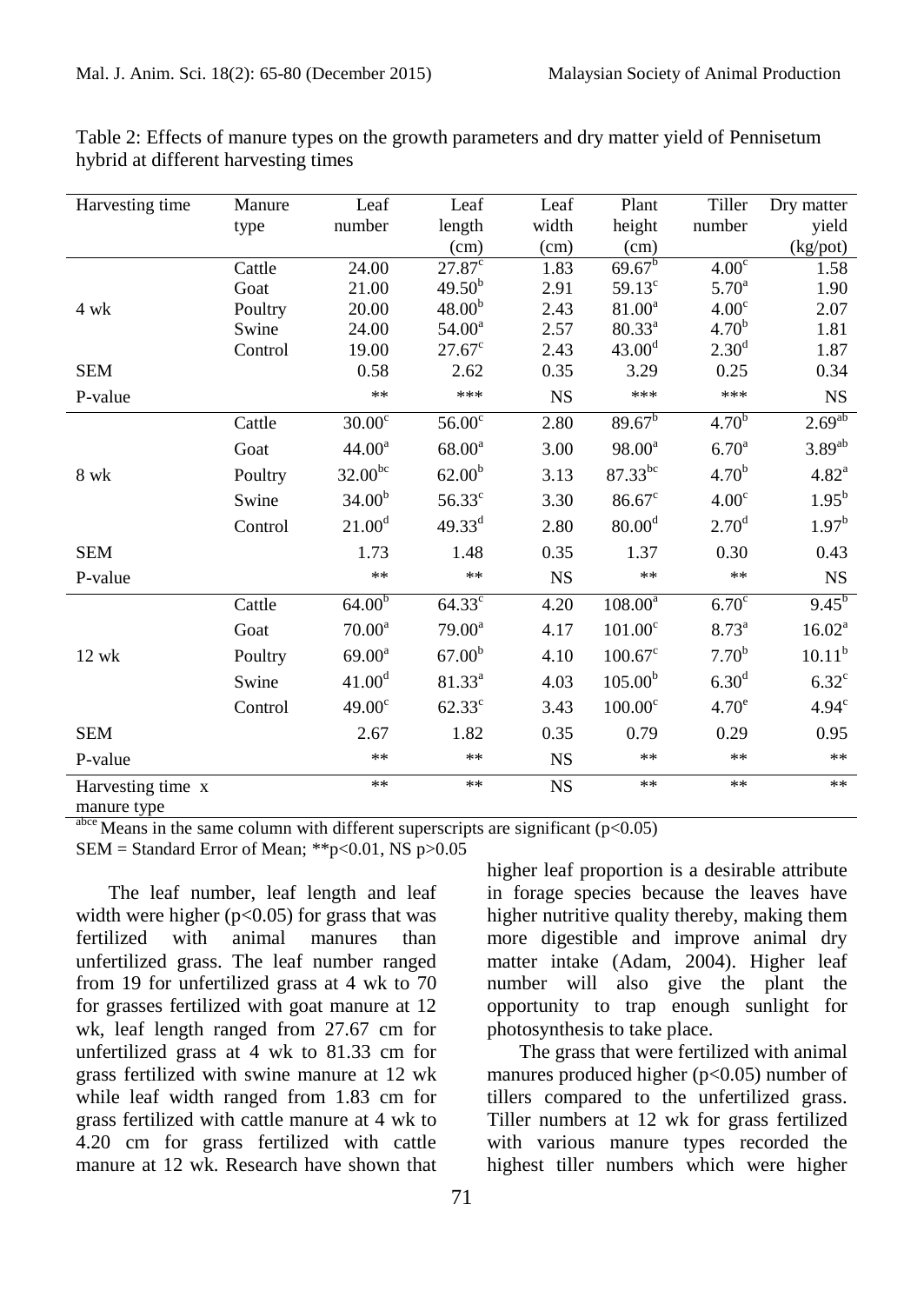(p<0.05) than those harvested at 4 and 8 wk after planting. Rapid production of tillers, especially close to time of establishment is a desirable characteristic for high dry matter yield, persistence and good weed control (Olanite, 2003). This could have contributed to the highest dry matter yield (16.02 kg/pot) recorded for grass that were fertilized with goat manure at 12 wk as a result of higher leaf number and tiller number recorded. The dry matter yield of Pennisetum hybrid grass increased linearly with increased harvesting times. This corroborates earlier report that extended harvesting interval of tropical forages encouraged high dry matter yield (Okwori, 1989).

Nutritional quality of the grass declined as the harvesting times extended from 4 to 12 wk (Table 3). The CP recorded for the grass as affected by different animal manures were within the range of 8.2-11.28% reported by Bilal *et al.* (2001) when farmyard manure was applied to *P. purpureum*. These values are generally above the critical limit which forage intake by ruminants and rumen microbial activity could be negatively affected (Van Soest, 1994). The CP contents of the grass in this study were also above the minimum range of 6.5–8.0% prescribed for optimum performance of tropical ruminant

animals (Minson, 1981). It can also be observed that manures increased  $(p<0.05)$  the CP content of forage at all stages of harvest. Crude protein content of grasses is expected to depreciate below CP requirement of ruminants at longer period of harvest (Olanite *et al.,* 2006). However, the hybrid nature of the grass combines with manure effect improves the CP retention thereby reducing the effect of longer harvesting age on the CP content. Ash contents in grasses were not affected (p>0.05) by manure application at the various harvesting times. Application of animal manures to grasses have been reported to improve the mineral contents of soil thereby improves nutrient uptake of plant especially at early harvesting stage (Ansah *et al.,* 2010). Fertilization with manure did not affect (p>0.05) the EE values of the grasses. There was no significant difference (p>0.05) among the treatments on the organic matter (OM) content of Pennisetum hybrid grass. However, these values were slightly higher than those reported by Katuramuda *et al.* (2011). The unfertilized grass had higher  $(p<0.05)$  NFC and CHO compared to the grass that were fertilized with animal manures. This might be attributed to the chemical components of the soil (Yossif and Ibrahim, 2013).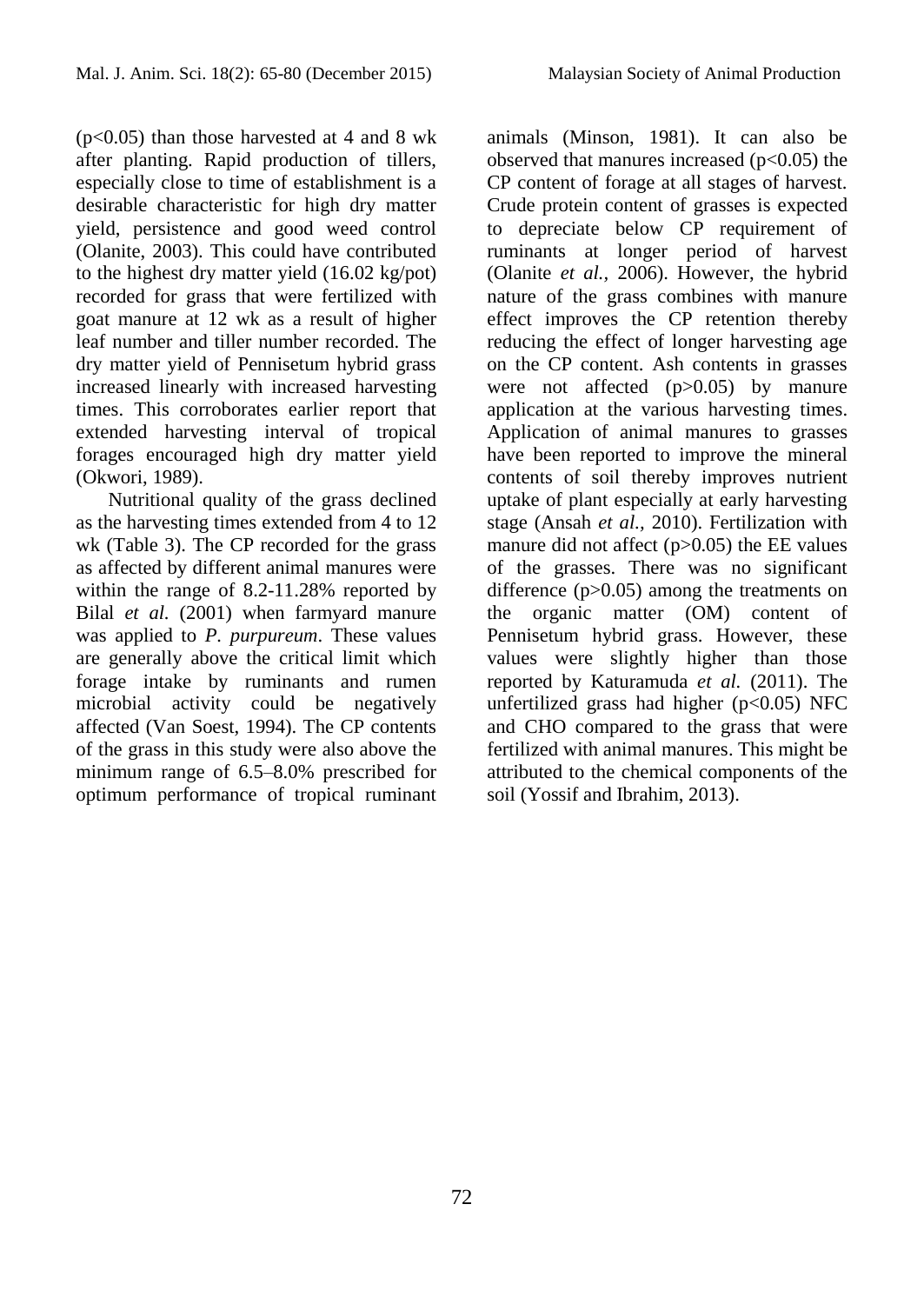| Harvesting        | Manure type | $\rm CP$               | Ash       | EE                | <b>NFC</b>         | OM        | <b>CHO</b>         |
|-------------------|-------------|------------------------|-----------|-------------------|--------------------|-----------|--------------------|
| time              |             |                        |           |                   |                    |           |                    |
|                   | Cattle      | $13.16^{\overline{a}}$ | 11.43     | $1.26^{a}$        | $18.23^{b}$        | 88.57     | $74.15^{b}$        |
|                   | Goat        | $13.22^a$              | 12.54     | $0.21^{b}$        | $15.14^c$          | 87.46     | $73.03^{b}$        |
| 4 wk              | Poultry     | $13.30^a$              | 11.85     | 1.21 <sup>a</sup> | $17.86^{bc}$       | 88.15     | $73.64^b$          |
|                   | Swine       | $13.24^{\circ}$        | 12.55     | $1.22^{\rm a}$    | $16.40^{bc}$       | 87.45     | $73.01^b$          |
|                   | Control     | $8.42^{b}$             | 12.11     | $1.24^{\rm a}$    | $21.69^a$          | 87.89     | $78.23^a$          |
| <b>SEM</b>        |             | 0.47                   | 0.18      | 0.11              | 0.61               | 0.36      | 0.56               |
| P-value           |             | $**$                   | <b>NS</b> | $**$              | $**$               | <b>NS</b> | $***$              |
|                   | Cattle      | $12.52^a$              | 11.30     | 1.28              | $16.39^{b}$        | 88.70     | 74.90 <sup>b</sup> |
|                   | Goat        | $12.62^a$              | 12.33     | 1.27              | $15.46^{b}$        | 88.67     | $73.70^{b}$        |
| 8 wk              | Poultry     | $12.72^a$              | 11.43     | 1.30              | $15.75^{b}$        | 88.57     | $74.55^{b}$        |
|                   | Swine       | $12.66^a$              | 12.20     | 1.32              | $15.20^{b}$        | 87.80     | $73.82^{b}$        |
|                   | Control     | $7.67^b$               | 12.01     | 1.43              | $19.80^{\text{a}}$ | 87.90     | $78.90^a$          |
| <b>SEM</b>        |             | 0.48                   | 0.18      | 0.02              | 0.52               | 0.36      | 0.56               |
| P-value           |             | $**$                   | <b>NS</b> | <b>NS</b>         | $***$              | <b>NS</b> | $***$              |
|                   | Cattle      | $11.64^{\circ}$        | 11.02     | 1.46              | $14.86^{ab}$       | 88.98     | $75.98^{b}$        |
|                   | Goat        | $12.89^{a}$            | 12.22     | 1.40              | 11.86 <sup>c</sup> | 87.78     | 73.49 <sup>b</sup> |
| 12 wk             | Poultry     | $11.73^a$              | 11.01     | 1.44              | $13.60^{bc}$       | 88.99     | $74.82^{b}$        |
|                   | Swine       | $12.06^a$              | 11.90     | 1.41              | 11.90 <sup>c</sup> | 88.10     | $74.63^{b}$        |
|                   | Control     | $7.11^{b}$             | 11.70     | 1.42              | $16.60^{\rm a}$    | 88.30     | 79.77 <sup>a</sup> |
| <b>SEM</b>        |             | 0.49                   | 0.19      | 0.02              | 0.54               | 0.36      | 0.59               |
| P-value           |             | $**$                   | <b>NS</b> | <b>NS</b>         | $***$              | <b>NS</b> | $***$              |
| Harvesting time x |             | <b>NS</b>              | <b>NS</b> | $**$              | <b>NS</b>          | <b>NS</b> | <b>NS</b>          |
| manure type       |             |                        |           |                   |                    |           |                    |

Table 3: Effects of manure types on the proximate and carbohydrate composition (%) of Pennisetum hybrid at different harvesting times

 $\frac{abc}{2}$  Means along the same column with different superscripts are significant (p<0.05).

 $SEM = Standard Error of Mean; **p<0.01, NS p>0.05$ 

Animal manures application had little effect on fibre fractions of Pennisetum hybrid (Table 4). The highest NDF (63.11%) value of unfertilized grass at 12 wk was below the critical level as reported by Buxton (1996). However, ADL value of grasses fertilized with cattle manure was higher (p<0.05) than in other treatments. This value was lower than those reported by Katuramuda *et al.* (2011) when combined application of cattle manure and mineral fertilisers were applied to *P. purpureum*. Relative feed value (RFV) reflects how well an animal will eat and digest particular forage if it is fed as the only source of energy (Ward, 2008). Grass fertilized with cattle manure had higher ( $p<0.05$ ) RFV at 4

and 12 wk of harvesting compared to other treatments. This result was in line with Lanyasunya *et al.* (2007) who reported 122.9 % for RFV at 6 wk for *Sorghum almum*. The RFV decreased with advancing age as noted in this study which reflects the importance of age during harvesting of forage grass. Digestible dry matter (DDM) was predicted from the analyzed ADF content of the forage (Ward, 2008). There was no effect of treatments on the DDM of the grass. Türk (2007) reported that fertilization enhances not only dry matter production, but also the chemical contents of the forage. Stage of maturity is probably the most important factor influencing forage mineral composition (Gomide *et al.,* 1969;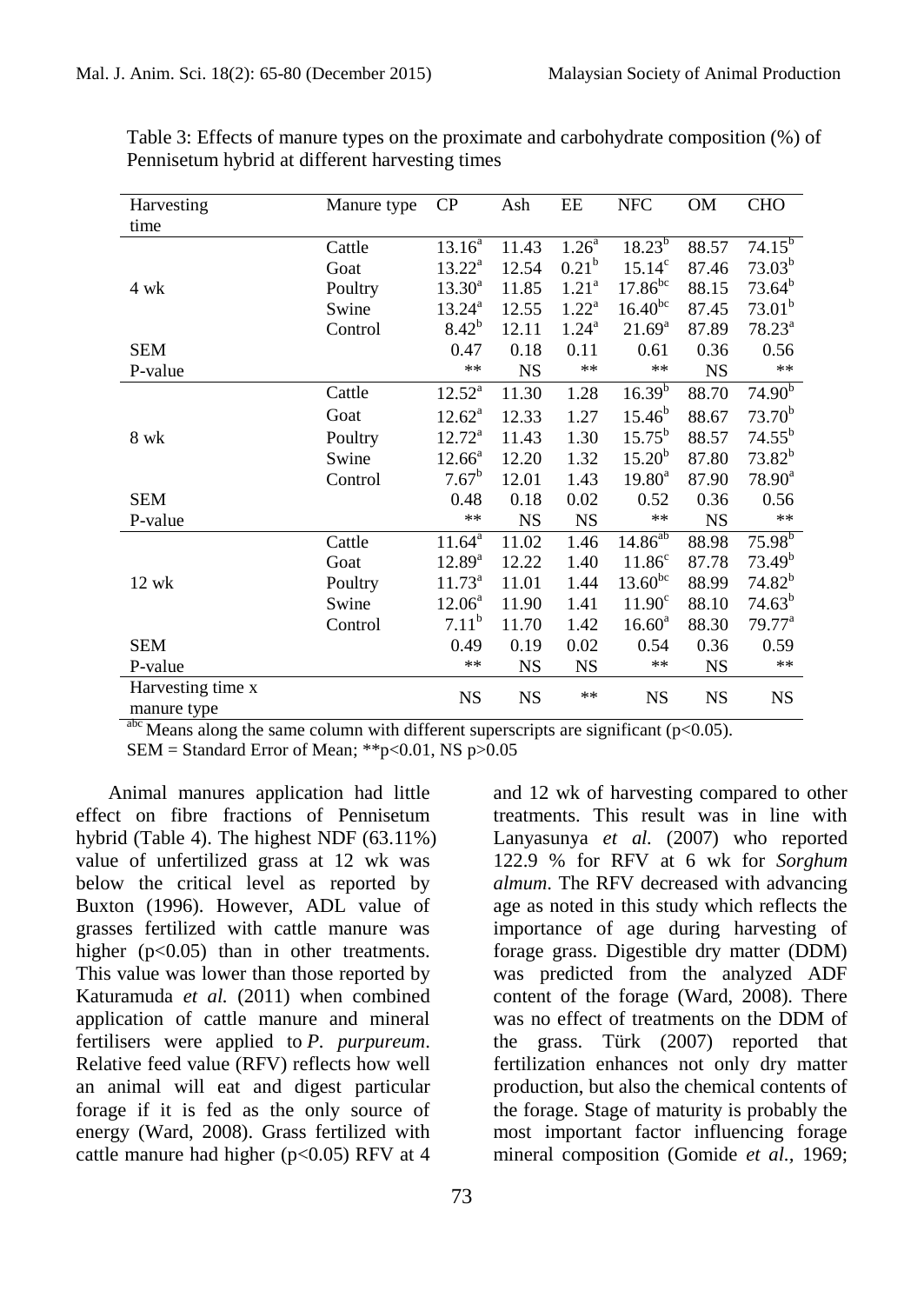Olanite *et al.,* 2006). The Ca, P and K contents of the grass were not affected by application of animal manure at the 3 stages of harvest (Table 5). However, Mg and Na contents were higher  $(p<0.05)$  in grass fertilized with cattle manure at 12 wk of harvest. Calcium content of the forages was also in line with the report of Muinga *et al*.

(2007) for *P. purpureum*. The Ca content in this study was above the critical value and higher than that reported by Njoka-Njiru *et al*. (2006) for *P. purpureum*. It is also in line with the findings of NRC (2000) for milk producing cattle.

Table 4: Effects of manure types on the fibre composition, dry matter digestibility (%) and relative feed value of Pennisetum hybrid at different harvesting times

| Harvesting time                  | Manure type | <b>NDF</b> | <b>ADF</b> | ADL         | <b>HEM</b> | <b>CEL</b> | <b>DDM</b> | <b>RFV</b>             |
|----------------------------------|-------------|------------|------------|-------------|------------|------------|------------|------------------------|
|                                  | Cattle      | 55.92      | 28.92      | $6.74^{a}$  | 27.00      | 22.18      | 66.37      | $110.40^a$             |
|                                  | Goat        | 57.89      | 28.78      | $6.30^{ab}$ | 29.11      | 22.48      | 66.48      | $106.83^{b}$           |
| 4 wk                             | Poultry     | 55.78      | 28.71      | $5.87^{ab}$ | 27.07      | 22.84      | 66.54      | $110.96^a$             |
|                                  | Swine       | 56.61      | 28.80      | $5.80^{ab}$ | 27.81      | 23.00      | 66.47      | $109.22^{ab}$          |
|                                  | Control     | 56.54      | 29.11      | $5.11^b$    | 27.43      | 24.00      | 66.22      | $108.98^{ab}$          |
| <b>SEM</b>                       |             | 0.38       | 0.34       | 0.20        | 0.39       | 0.37       | 0.34       | 0.47                   |
| P-value                          |             | <b>NS</b>  | <b>NS</b>  | <b>NS</b>   | <b>NS</b>  | <b>NS</b>  | <b>NS</b>  | $\ast$                 |
|                                  | Cattle      | 58.51      | 30.22      | 6.22        | 28.29      | 24.00      | 65.36      | 103.91                 |
|                                  | Goat        | 58.32      | 30.12      | 5.69        | 28.20      | 24.43      | 65.44      | 104.37                 |
| 8 wk                             | Poultry     | 58.80      | 30.54      | 6.14        | 28.26      | 24.40      | 65.11      | 103.01                 |
|                                  | Swine       | 58.60      | 30.67      | 5.96        | 27.93      | 24.71      | 65.01      | 103.20                 |
|                                  | Control     | 59.10      | 30.92      | 5.99        | 28.18      | 24.93      | 64.81      | 102.02                 |
| <b>SEM</b>                       |             | 0.35       | 0.35       | 0.16        | 0.34       | 0.35       | 0.35       | 0.39                   |
| P-value                          |             | <b>NS</b>  | <b>NS</b>  | <b>NS</b>   | <b>NS</b>  | <b>NS</b>  | <b>NS</b>  | <b>NS</b>              |
|                                  | Cattle      | 61.12      | 31.22      | 5.64        | 29.88      | 25.60      | 64.56      | $98.27^{\overline{a}}$ |
|                                  | Goat        | 61.63      | 31.43      | 5.62        | 30.20      | 25.81      | 64.42      | $97.23^{b}$            |
| 12 wk                            | Poultry     | 62.22      | 31.63      | 5.61        | 30.59      | 26.02      | 64.26      | $96.07^{ab}$           |
|                                  | Swine       | 62.73      | 31.84      | 5.60        | 30.89      | 26.24      | 64.10      | $95.05^{b}$            |
|                                  | Control     | 63.11      | 31.54      | 5.64        | 31.57      | 25.90      | 64.33      | $94.82^{b}$            |
| <b>SEM</b>                       |             | 0.38       | 0.35       | 0.15        | 0.37       | 0.35       | 0.34       | 0.45                   |
| P-value                          |             | <b>NS</b>  | <b>NS</b>  | <b>NS</b>   | <b>NS</b>  | <b>NS</b>  | NS         | <b>NS</b>              |
| Harvesting time<br>x manure type |             | <b>NS</b>  | <b>NS</b>  | <b>NS</b>   | <b>NS</b>  | <b>NS</b>  | <b>NS</b>  | *                      |

<sup>ab</sup> Means along the same column with different superscripts are significant ( $p<0.05$ ).  $SEM = Standard Error of Mean$ ; \*p<0.05, NS p>0.05.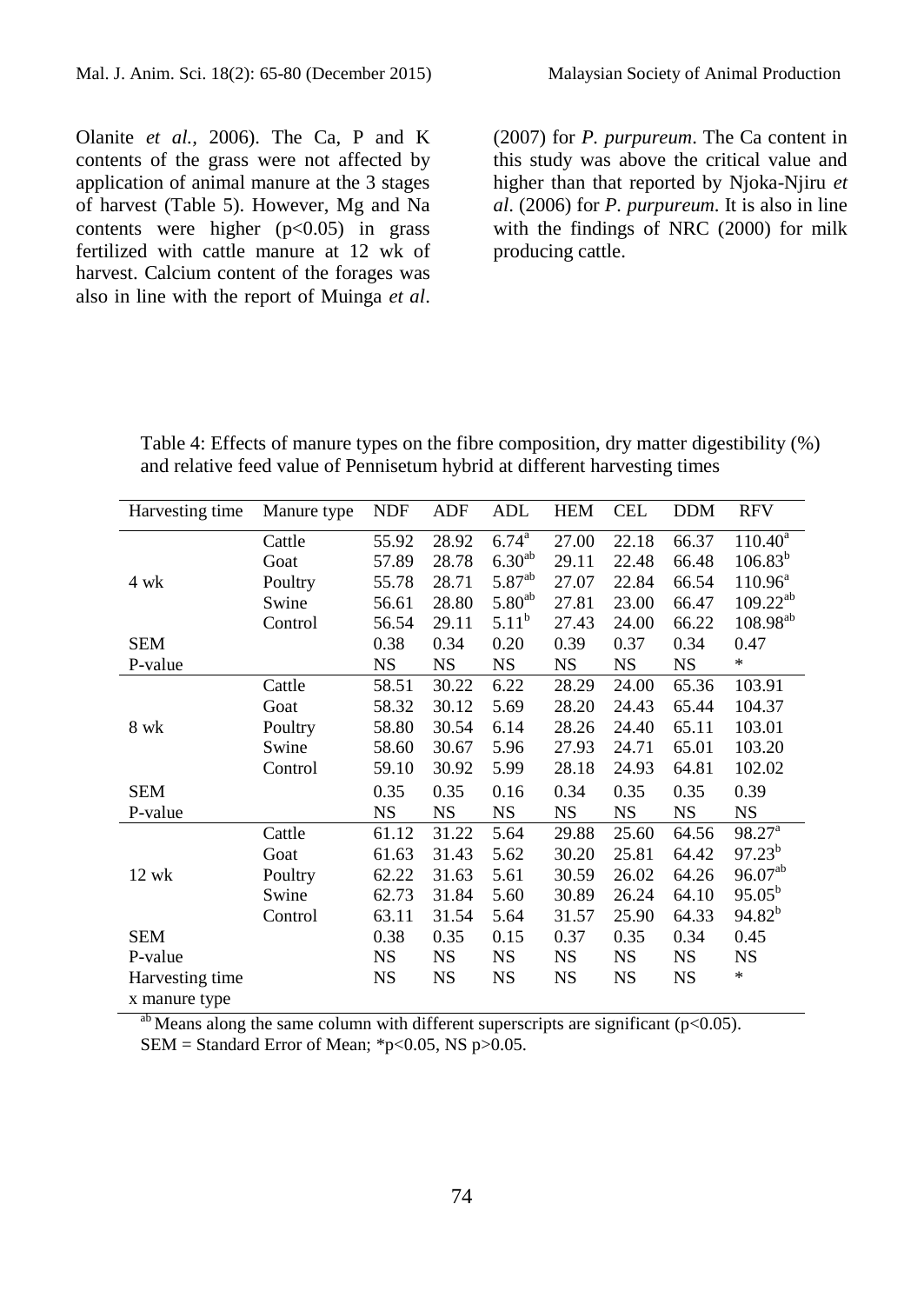| Harvesting times            | Manure type | Ca (%)    | $P(\% )$  | $Mg(\%)$          | $K(\%)$     | $N(\%)a$              | $Zn$ (ppm)          |
|-----------------------------|-------------|-----------|-----------|-------------------|-------------|-----------------------|---------------------|
|                             | Cattle      | 1.05      | 0.88      | 0.83              | 1.25        | $0.42^{\overline{c}}$ | 87.67               |
|                             | Goat        | 1.02      | 0.91      | 0.80              | 1.24        | $0.43^{bc}$           | 89.33               |
| 4 wk                        | Poultry     | 1.04      | 0.89      | 0.77              | 1.21        | $0.42^{\circ}$        | 90.33               |
|                             | Swine       | 1.06      | 0.88      | 0.78              | 1.24        | $0.45^{ab}$           | 92.67               |
|                             | Control     | 1.09      | 0.92      | 0.81              | 1.23        | $0.47^{\rm a}$        | 92.67               |
| <b>SEM</b>                  |             | 0.15      | 0.02      | 0.01              | 0.02        | 0.01                  | 0.93                |
| P-value                     |             | <b>NS</b> | <b>NS</b> | <b>NS</b>         | <b>NS</b>   | $**$                  | <b>NS</b>           |
|                             | Cattle      | 1.13      | 0.96      | 0.87              | 1.27        | $0.48^{bc}$           | $95.33^{b}$         |
|                             | Goat        | 1.16      | 0.98      | 0.90              | 1.29        | 0.50 <sup>ab</sup>    | 99.33 <sup>ab</sup> |
| 8 wk                        | Poultry     | 1.17      | 1.02      | 0.93              | 1.31        | 0.47 <sup>c</sup>     | $99.67^{ab}$        |
|                             | Swine       | 1.18      | 1.04      | 0.91              | 1.32        | $0.47^\circ$          | $102.33^{a}$        |
|                             | Control     | 1.17      | 1.03      | .092              | 1.29        | $0.51^{\rm a}$        | $104.33^a$          |
| <b>SEM</b>                  |             | 0.15      | 0.02      | 0.01              | 0.02        | 0.00                  | 1.08                |
| P-value                     |             | <b>NS</b> | <b>NS</b> | <b>NS</b>         | <b>NS</b>   | **                    | NS                  |
|                             | Cattle      | 1.23      | 1.08      | $1.12^{a}$        | .137        | $0.62^{\rm a}$        | 114.00              |
|                             | Goat        | 1.25      | 1.20      | 1.00 <sup>b</sup> | 1.39        | $0.54^{\circ}$        | 112.00              |
| $12$ wk                     | Poultry     | 1.37      | 1.12      | $1.02^b$          | 1.40        | $0.57^{\rm b}$        | 112.00              |
|                             | Swine       | 1.28      | 1.05      | $1.04^{ab}$       | 1.38        | $0.60^{\rm a}$        | 115.67              |
|                             | Control     | 1.28      | 1.13      | $1.02^b$          | 1.37        | $0.53^{\circ}$        | 118.67              |
| Ruminant needs <sup>1</sup> |             | 0.24      | 0.12      | 0.12              | $0.6 - 0.8$ | 0.07                  | 49.0                |
| <b>SEM</b>                  |             | 0.15      | 0.02      | 0.01              | 0.02        | 0.01                  | 1.00                |
| P-value                     |             | <b>NS</b> | <b>NS</b> | <b>NS</b>         | <b>NS</b>   | $**$                  | <b>NS</b>           |
| Harvest x manure            |             | <b>NS</b> | <b>NS</b> | <b>NS</b>         | <b>NS</b>   | $**$                  | <b>NS</b>           |

Table 5: Effects of manure types on the mineral composition of Pennisetum hybrid at different harvesting times

 $\frac{abc}{b}$  Means in the same column with different superscripts are significant (p<0.05).

 $SEM = Standard Error of Mean; **p<0.01, NS p>0.05$ 

**<sup>1</sup>**Requirements for cattle (200 kg LWt) with average live weight gain of 100 g/d (Rivière 1991

for Ca, P; NRC 2000 for K, Na, Zn; and Underwood and Suttle, 1999 for Mg).

Phosphorus content of grass increased progressively with increased harvesting time, however, these values were lower than those reported by Katuromunda *et al.* (2011). This could be attributed to differences in weather condition and soil type. Phosphorus content was less than the normal requirement for growing cattle  $(1.1 - 4.8\%)$  except in grasses fertilized with goat and poultry manures and unfertilized grass all at 12 wk. This result is in line with the findings of McDowell *et al*. (1984) which concluded that the most common mineral deficiency in forage throughout the globe was P. Increase in lignin fraction was reported to limit P concentration in grasses (Gomide, 1978),

however, reduction in lignin content in this study might have caused a proportional increase in P content.

Grass fertilized with cattle manure had highest ( $p < 0.05$ ) Mg (1.12%) value at 12 wk. This result agrees with Snijders *et al.* (1992) that up to 40% of Mg in cattle dung was available for plant uptake. Tropical plants are known to be excellent dietary sources of Mg for ruminants because of the presence of Mg in chlorophyll (Wilkinson *et al*., 1990), and that deficiency is likely to be rare (Minson and Norton, 1984).

The K content of the grass was highest at 12 wk (1.4%) when poultry manure was used as fertilizer. This was a result of slow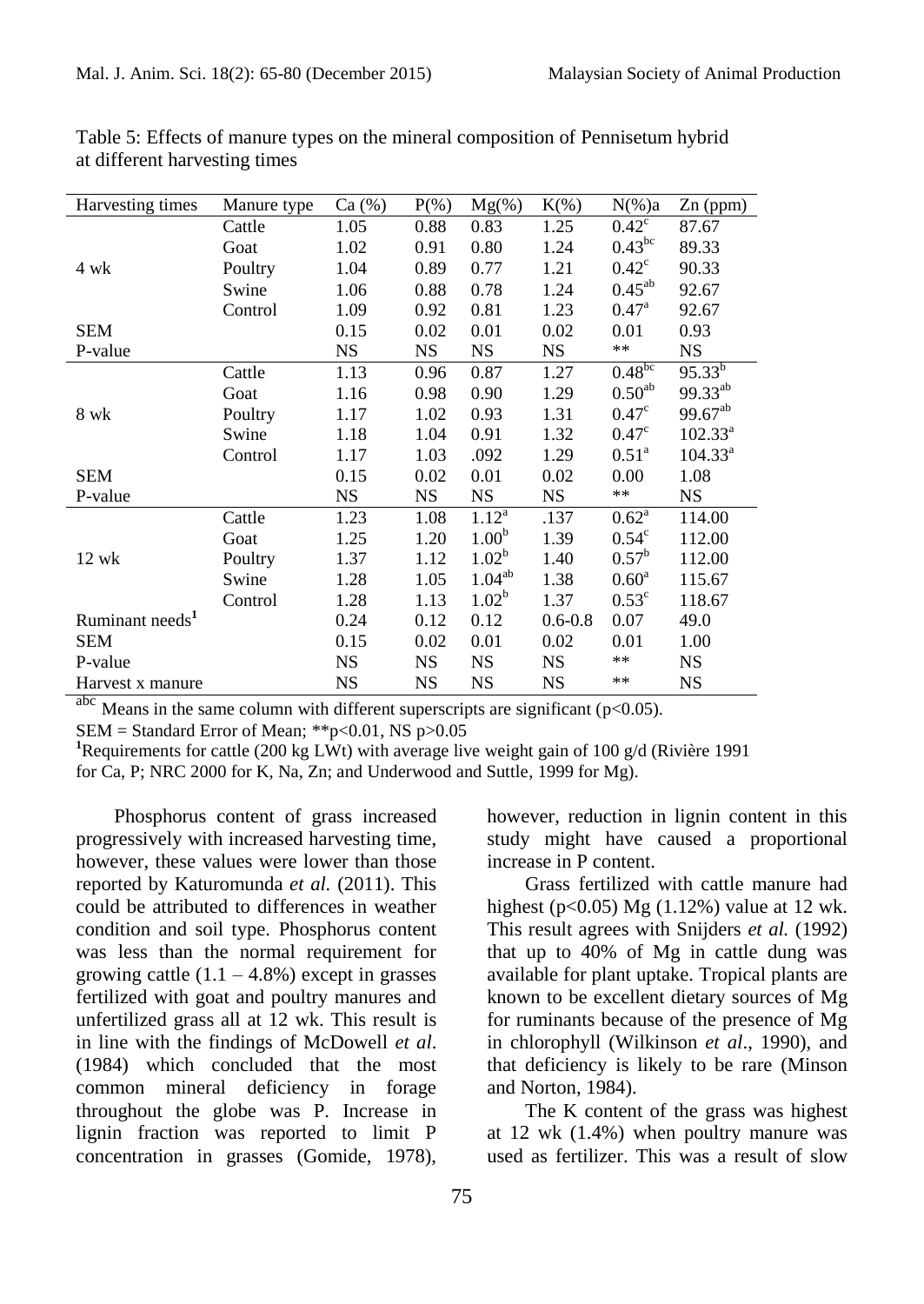release of K in the poultry manure to the grass. The K content was lower than that reported by Muinga *et al*. (2007) for Napier grass but higher than that reported by Ammerman and Goodrich (1983) for the dietary requirement of finishing steers. This also confirms that tropical grasses have higher K content required by ruminants (Ammerman and Goodrich, 1983). Excess K content has also been noted not to be toxic to animals as they are rapidly excreted (Ammerman and Goodrich, 1983).

The value recorded for the Na uptake (0.62%) of grass fertilized with cattle manure was highest ( $p<0.05$ ) at 12 wk. This reflects the concentration of Na in the cattle manure (Idota, 2004). The Na content recorded in this study except in grasses fertilized with cattle and swine manures at 12 wk was lower than that recommended by ARC (1980). The deficiency can mainly be remedied by providing common salt *ad libitum* to the ruminants or serving them salt block during grazing (McDowell, 1992). This shows that

Na content of tropical grasses falls under the critical values of less than 0.6% as reported by Shamat *et al*. (2009).

The Zn content recorded was higher than the minimum requirement for all classes of ruminants (NRC, 2000) and lower than the maximum tolerable level of dietary for ruminants (NRC, 1980). This is an indication that the Pennisetum hybrid studied can sufficiently meet the Zn required by ruminants.

## **Conclusion**

The general indication from this study is that Pennisetum hybrid grass fertilized with animal manures is indeed superior to the unfertilized grass in terms of dry matter yield and nutritive quality at the three stages of harvest. However, for quantity and quality balance as related to age at harvest, the grass can be grazed by animals or harvested for conservation at 8 wk after planting.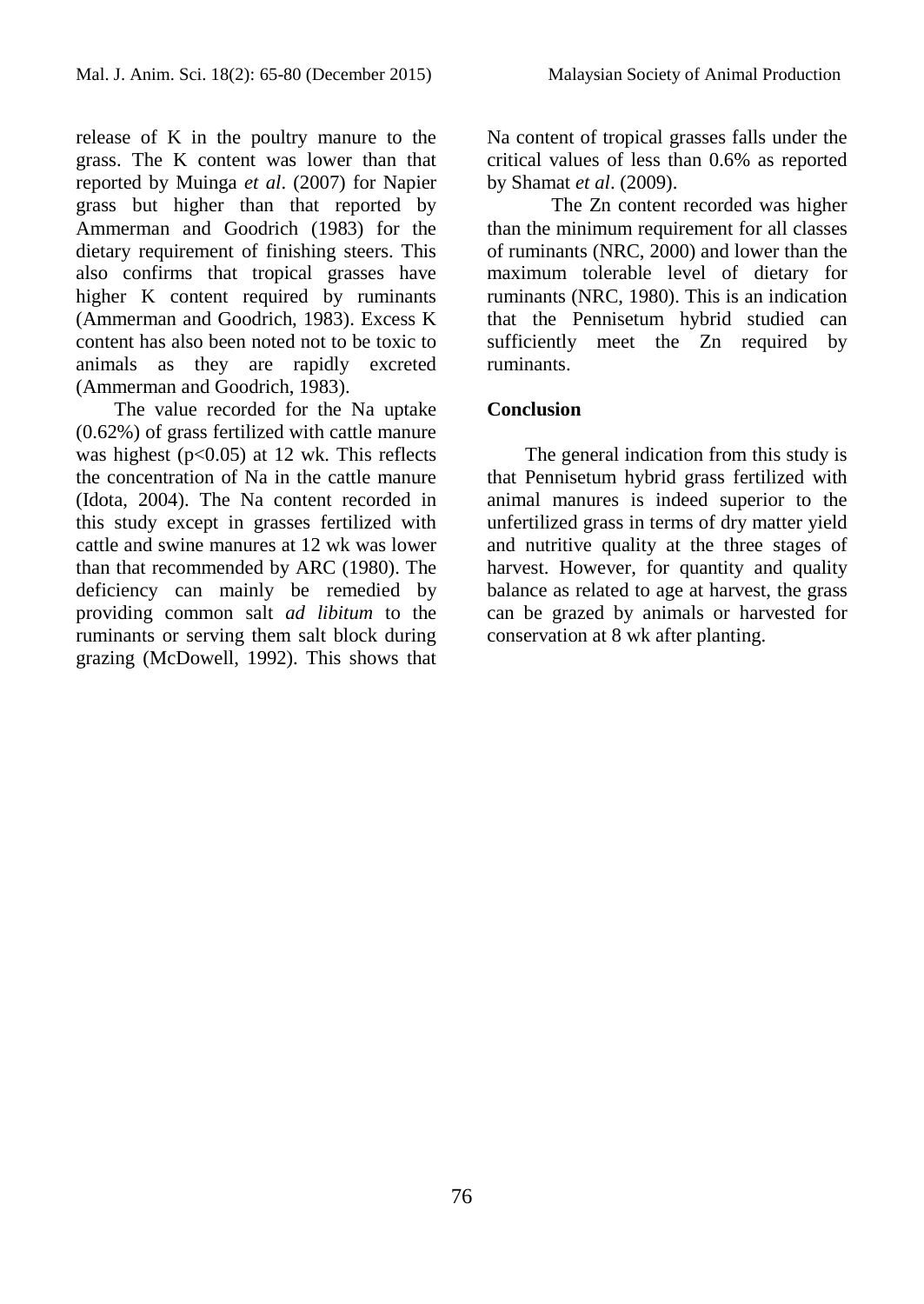# **References**

- AOAC. 2000. Official Method of Analysis, Association of Official Analysis *Chemists* 17<sup>th</sup> ed Washington DC USA 83 pp.
- ARC. 1980. The Nutrient Requirements of Ruminant Livestock. Technical Review. Agricultural Research Council. Commonwealth Agricultural Bureaux.
- Abbass, N.B. 2003. Response of Grasses and Legumes in Mixtures and Pure Stand to Phosphorus and Nitrogen Fertilization at El Damazain Area. M.Sc. Thesis. Faculty of Agriculture, University of Khartoum, Sudan.
- Adam, M.Y. 2004. Effect of Seed Rate and Nitrogen on Growth and Yield of Teff Grass (*Eragrostis teff zucc.*) Trotter. M.Sc. Thesis. Faculty of Agriculture, University of Khartoum, Sudan.
- Agric– Facts, 2006. Know your feed terms. Practical information for Alberta's agriculture industry, July, Alberta, Canada. pp 1-5.
- Ammerman, C.B. and Goodrich, R.D. 1983. Advantages in mineral nutrition in ruminants. *J. Anim. Sci.* 57:519-533.
- Ansah, T., Osafo, E.L.K. and Hansen. H.H. 2010. Herbage yield and chemical composition of four varieties of Napier (*Pennisetum purpureum*) grass harvested at three different days after planting. *Agric. Biol. J. North Am.*, 1(5): 923-929.
- Arieli, A., Shahar, K., Mabjeesh, S.J., Zamwel, S. and Sklan, D. 1999. Estimation of the digestible energy of ruminant feedstuffs by the combined bag technique. *J. Dairy Sci.* 82: 566-573.
- Bilal, M.Q., Saeed, M. and Sarwar, M. 2000. Effect of varying levels of nitrogen and farmyard manure application on tillering and height of Mott grass*. Inter. J. Agric. and Bio*. 2(1-2): 21-23.
- Bilal, M.Q., Sarwar, M. and Ahmad, S. 2001. Effect of stage of growth and nitrogen fertilization on protein contents of Mott grass and its morphological fractions. Inter. J. Agric. and Bio. 3(1): 39–41.
- Braun, A.R., Smaling, E.M.A., Muchugu, E.I., Shepherd, K.D. and Corbett, J.D. 1997. Maintenance and improvement of soil productivity in the highlands of Ethiopia, Kenya, Madagascar and Uganda. AHI Technical Report Series No 6, African Highlands Initiative, Nairobi, Kenya.
- Burton, G.W. 1944. Hybrids between Napier grass and cattail millet. *J. Hered.* 35: 226-232.
- Buxton, D. 1996. Quality related characteristics of forages as influenced by plant environment and agronomic factors. *Anim. Feed Sci. Technol*. 59: 37-49.
- Cihacek, L.J. 1993. Phosphorus source effects on alfalfa yield, total nitrogencontent, and soil test phosphorus. *Commun. Soil Science and Plant Analysis*, 24: 2043–2057.
- Duncan, D.B. 1955. New Multiple Range Test. *Biometrics* 11: 1-42.
- Edwards, D.R., Daniel, T.C., Scott, H.D., Murdoch, J.F., Habiger, M.J. and Burks, H.M. 1996. Stream quality impacts of best management practices in a northwestern Arkansas basin. *Water Resour. Bull*, 32: 499-509.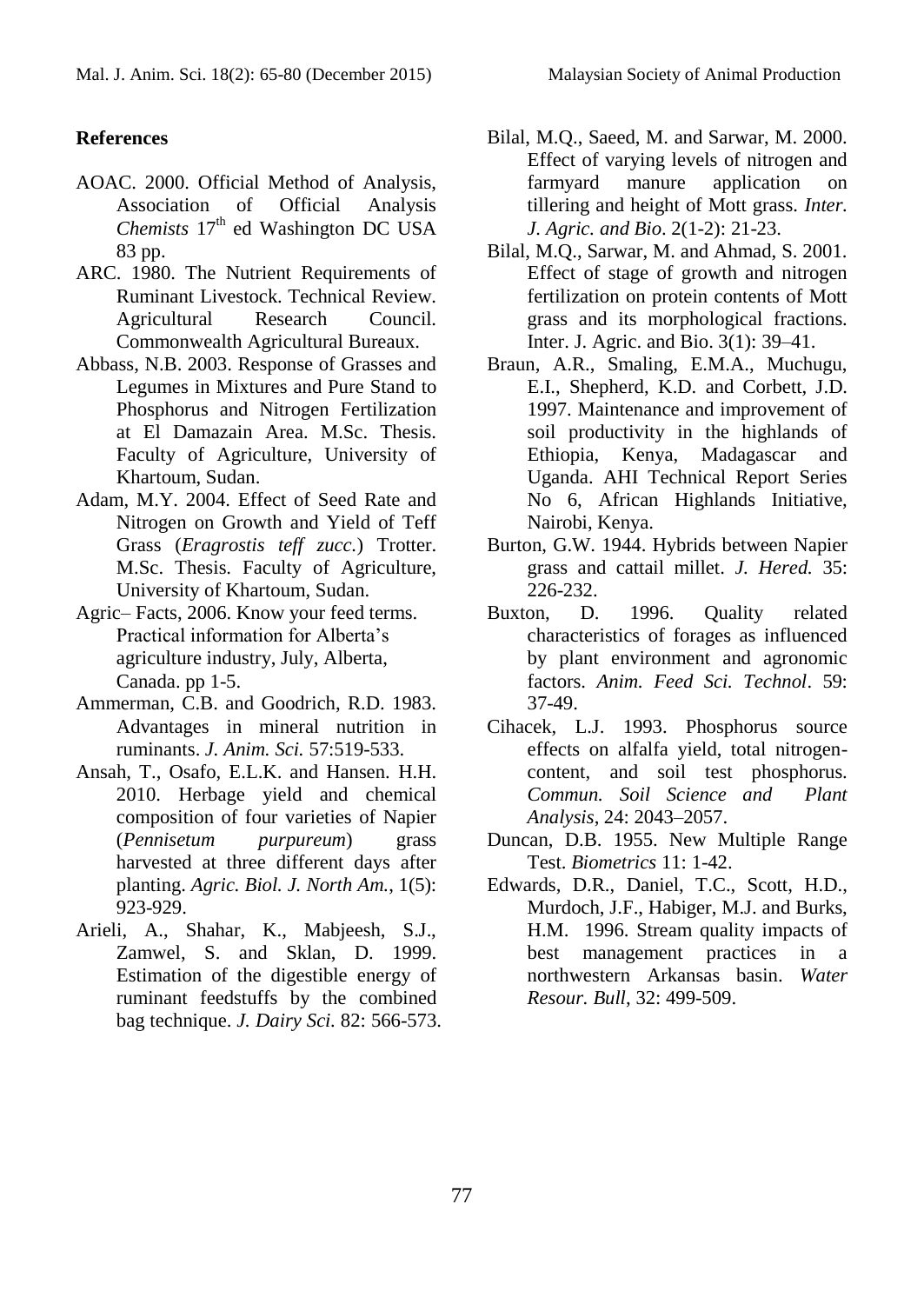- Fritz, J.S. and Schenk, G.H. 1979. Quantitative Analytical Chemistry. 4<sup>th</sup> ed., Allyn and Bacon, Inc., Boston. Massachusetts.
- Gomide, J.A. 1978. Mineral composition of grasses and tropical leguminous forages. In: Proceedings of the Latin American Symposium on Mineral Nutrition Research with Grazing Ruminants. (ed.): J.H. Conrad and L.R. McDowell. pp. 32-40. University of Florida,Gaineseville.
- Gomide, J.A., Noller, C.H., Mott, G.O., Conrad, J.H. and Hill, D.L. 1969. Mineral composition of six tropical grasses as influenced by plant age and nitrogen fertilization. *Agronomy J*. 61: 120-123.
- Google Earth, 2009. *http//www.google.earth.*
- Hassan, E.A.H. 2002. Effect of Chicken Manure and Season on the Performance and HCN Content of Two Forage Sorghum Cultivars. Ph.D. Thesis. Faculty of Agriculture, University of Khartoum, Sudan.
- Idota, S. 2004. Mineral properties and their balance in manure, soil, plant and water of pot-cultured Napier grass (*Pennisetum purpureum* Schumach). Faculty of Agriculture, University of Miyazaki, Miyazaki 889-2192, Japan.
- Katuramuda, S., Sabiiti, E.N. and Bekunda, M.A. 2011. Effect of combined application of cattle manure and mineral fertilizers on the growth characteristics and quality of *Pennisetum purpureum* fodder. Livestock Research for Rural Development, 23 (12). [http://www.lrrd.org/lrrd23/12/katu2325](http://www.lrrd.org/lrrd23/12/katu23251.htm) [1.htm](http://www.lrrd.org/lrrd23/12/katu23251.htm)
- Lanyasunya, T.P., Wang, H.R., Kariuki, S.T., Kuria, D.M., Chek, A.L. and Mukisira, E.A. 2007. Effect of maturity on the mineral content of hairy vetch (*Vicia villosa*). *Tropical and Subtropical Agroecosystems*, **7:** 53-58.
- Mays, D.A., Wilkinson, S.R. and Cole, C.V. 1980. Phosphorus nutrition of forages. *In* F. E. Khasawneh, E.C. Sample and E.J. Kamprath (ed.). The role of phosphorus in agriculture. ASA, CSSA and SSSA, Madison, WI. Pp 805-846.
- McDowell, L.R. 1992. Minerals in Animal and Human Nutrition. Academic Press, San Diego, California.
- McDowell, L.R., Conrad, J.H. and Ellis, G.I. 1984. Mineral deficiencies and imbalances and their diagnosis. Proc. Symp. on Herbivore Nutrition in Subtropics and Tropics. Pretoria, 67-88.
- Minson, D.J. and Norton, B.W. 1984. The possible cause of the absence of hypomagnesemia in cattle grazing tropical pastures. Proceedings of the Australian Society of Animal Production, 14: 357-360.
- Minson, D.T. 1981. Nutritional differences between tropical and temperate pastures. *In*: Grazing Animal. Disciplinary Approach. World Animal Science Volume 34, Elsevier, Amsterdam, Netherlands. Pp 143-157.
- Muinga, R.W., Mureithi, J.G., Juma, H. and Saha, H.M. 2007. The effect of supplementing Napier grass or maize stover basal diet with either Gliridia, Clitoria or Mucuna on manure quality and quantity in Jersey cows. *Tropical and Subtropical Agroec*osystems, 7(3): 157-163.
- NRC. 1980. Mineral Tolerance of Domestic Animals. National Research Council of National Academy of Sciences, Washington, DC.
- NRC. 2000. Nutrient Requirements of Beef Cattle.  $7<sup>th</sup>$  revised ed. National Research Council of Academy of Sciences. Available http://www.nap.edu/ openbook/0309069343/html/54.html (verified on August 28, 2006).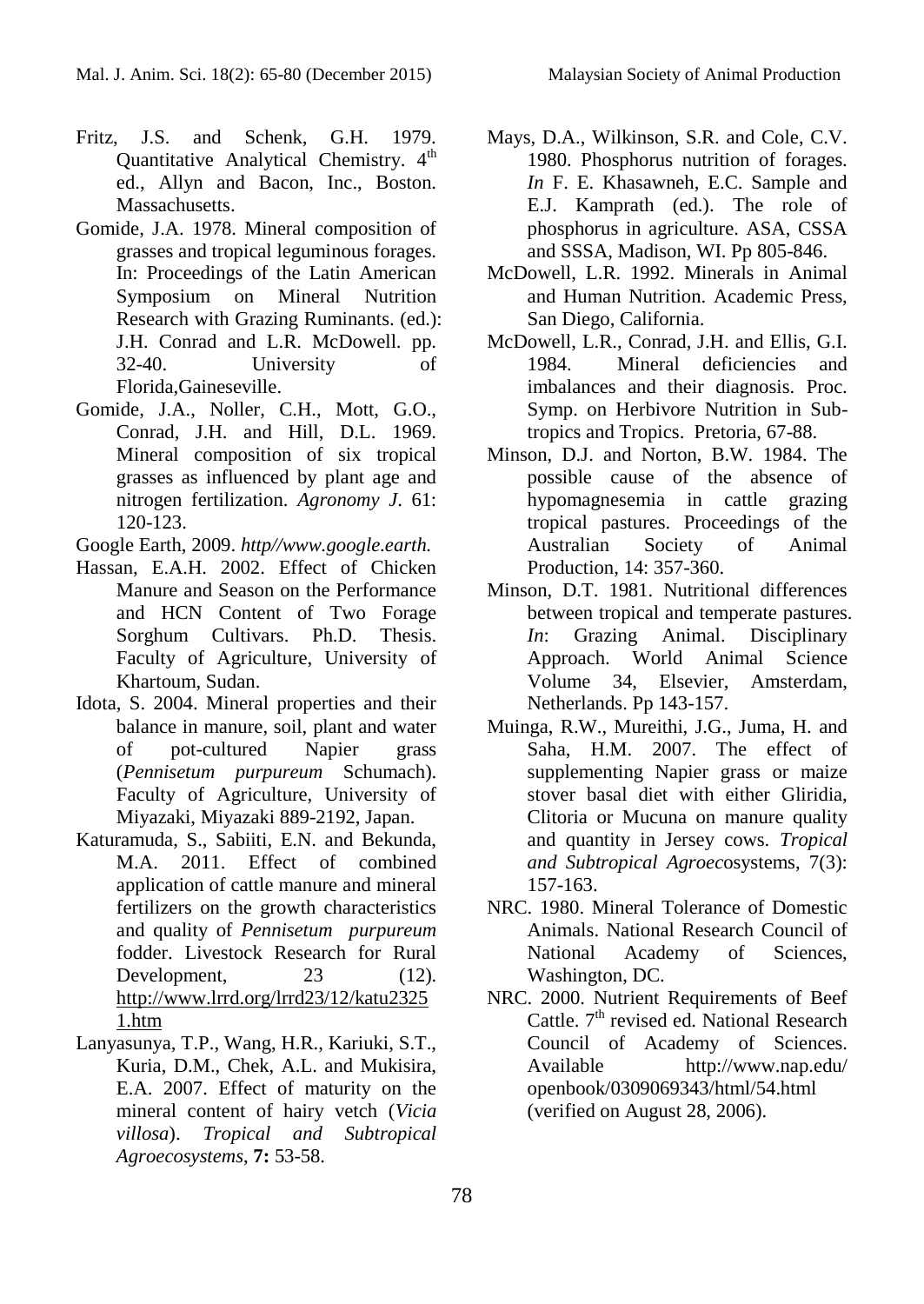- Njoka-Njiru, E.N., Njarui, M.G., Abdulrazak, S.A. and Mureithi, J.G. 2006. Effect of intercropping herbaceous legumes with Napier grass on dry matter yield and nutritive value of the feedstuffs in semiarid region of eastern Kenya. *Agricultura Tropica et Subtropica*, 39(4): 255-267.
- Okwori, A.I. 1989. Abstract of M.Sc. Project report, Department of Agronomy, University of Ibadan, Nigeria.
- Olanite, J.A. 2003. Evaluation of selected grass-legume mixtures as feed for weaner calves under traditional cattle management in Ibadan, Nigeria*.* PhD Thesis, Department of Agronomy, University of Ibadan, Nigeria. 223 pp.
- Olanite, J.A., Arigbede, O.M., Jolaosho, A.O., Onifade, O.S. and Alabi, B.O. 2006. Effect of cutting times on the dry matter yield and nutritive quality of two varieties of *Panicum maximum* in the humid zone of Nigeria. ASSET Series *A*  6 (1): 171-180.
- Olanite, J.A., Ewetola, I.E., Onifade, O.S., Oni, O.A., Dele, P.A. and Sangodele, O.T. 2014. Comparative residual effects of some animal manure on the nutritive quality of three tropical grasses. *Inter. J. Sci., Environ. and Tech.* 3(3): 1131- 1149.
- Rivière, R. 1991. Manuel d'alimentation des ruminants domestiques en milieu tropical. (IEMVT : Paris).
- SAS. 1999. Statistical Analysis System Institute Inc. SAS/24.STAT Programme, Gary, NC:SAS Institute Inc.
- Shamat, A.M., Babiker, I.A, Mukhtar, A.M.S. and Ahmed, F.A. 2009. Seasonal and regional variations in mineral content of some important plant species selected by camels (*Camelus dromedaries*) in arid and semi-arid lands (ASAL) of Sudan. *J. App. Sci. Res*. 5(10): 1676-1684.
- Simpson, T.W. 1991. Agronomic use of poultry-industry waste. *Poult. Sci*. 70:1126–1131.
- Snijders, P.J.M., Orodho, A.B. and Wouters, A.P. 1992. Effect of manure application methods on yield and quality of Napier grass. KARI, Naivasha.
- Turk, M., Albayrak, S. and Yuksel, O. 2007. Effects of phosphorus fertilization and harvesting stages on forage yield and quality of narbon vetch. *New Zealand J. Agric. Res*. 50: 457-462.
- Underwood, E.J. and Suttle, N.F. 1999. Mineral Nutrition of Livestock. 3<sup>rd</sup> ed. (CAB International: UK).
- Valdes, E.V., Young, L.G., McMillan, I. and Winch, J.E. 1998. Analyses of hay, haylage and corn silage samples by near infrared reflectance spectroscopy. *Canadian J. Anim. Sci*. 65**:** 753-760.
- Van Soest, P.J. 1994. Nutritional Ecology of the Ruminant.  $2<sup>nd</sup>$  ed. Comstock Publishing Associates/Cornell University Press, Ithaca, NY, USA. 476 pp.
- Van Soest, P.J., Robertson, J.B. and Lewis, B.A. 1991. Methods for dietary fibre, neutral detergent fibre and non-starch polysaccharides in relation to animal nutrition. *J. Dairy Sci.* 74 (10): 3583- 3597. [http://jds.fass.org/cgi/reprint/74/1](http://jds.fass.org/cgi/reprint/74/10/3583.pdf) [0/3583.pdf](http://jds.fass.org/cgi/reprint/74/10/3583.pdf)